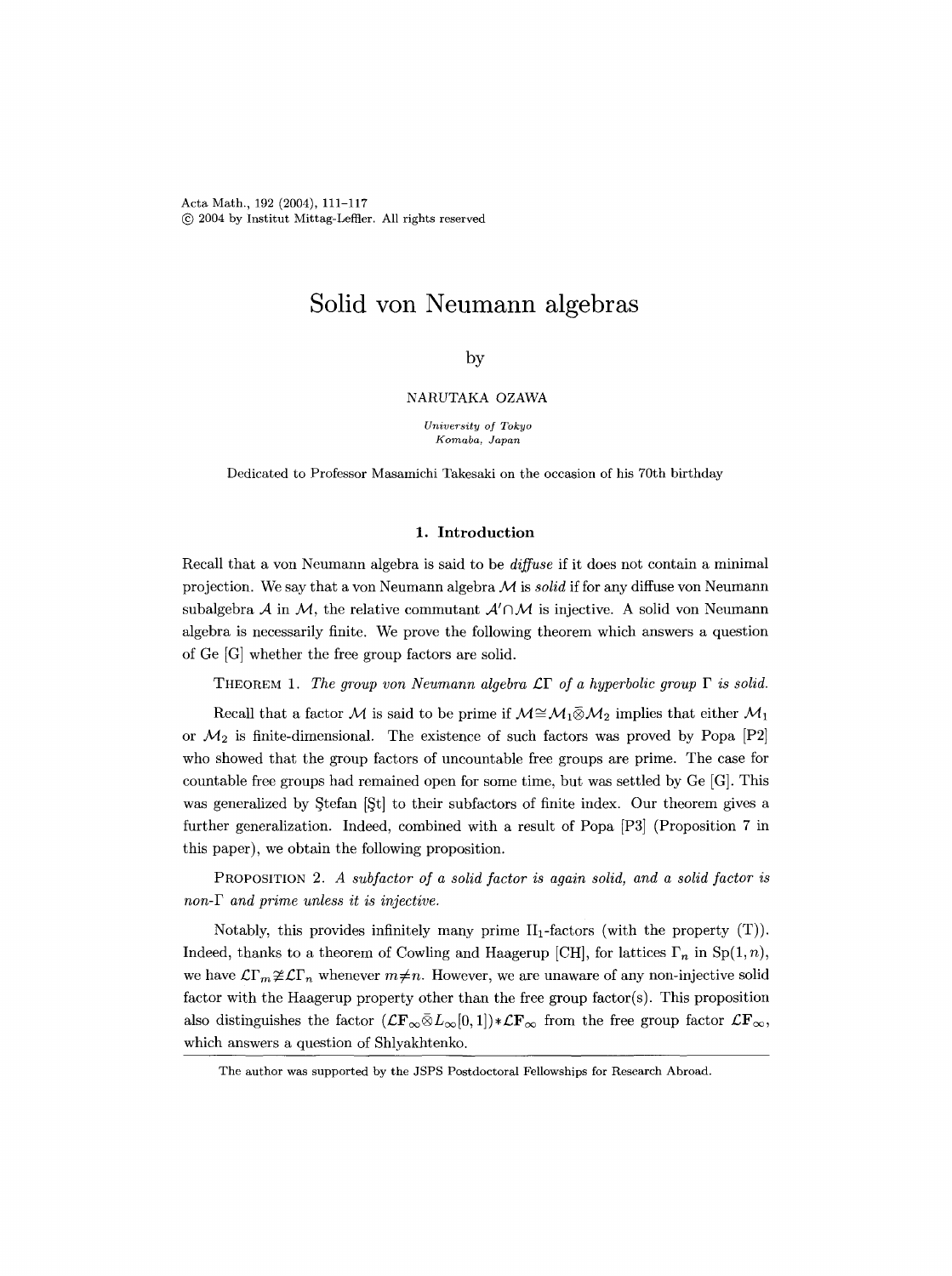# 112 N. OZAWA

## 2. Preliminary results on reduced group  $C^*$ -algebras

For a discrete group  $\Gamma$ , we denote by  $\lambda$  (resp.  $\rho$ ) the left (resp. right) regular representation on  $l_2\Gamma$ , and let  $C^*_{\lambda}\Gamma$  (resp.  $C^*_{\rho}\Gamma$ ) be the  $C^*$ -algebra generated by  $\lambda(\Gamma)$  (resp.  $\varrho(\Gamma)$ ) in  $\mathbf{B}(l_2\Gamma)$  and  $\mathcal{L}\Gamma = (C^*_{\Lambda}\Gamma)'$  be its weak closure. The C\*-algebra  $C^*_{\Lambda}\Gamma$  (resp. the von Neumann algebra  $\mathcal{L}\Gamma$ ) is called the *reduced group*  $C^*$ -*algebra* (resp. the *group yon Neumann algebra).* 

The study of  $C^*$ -norms on tensor products was initiated in the 1950s by Turumaru, but the first substantial result was obtained by Takesaki [T] who showed that the minimal tensor norm is the smallest among the possible  $C^*$ -norms on a tensor product of  $C^*$ algebras. He also introduced the notion of nuclearity and found that the reduced group  $C^*$ -algebra  $C^*_{\lambda}$ **F**<sub>2</sub> of the free group **F**<sub>2</sub> on two generators is not nuclear. Namely, the ,-homomorphism

$$
C_{\lambda}^* \mathbf{F}_2 \otimes C_{\varrho}^* \mathbf{F}_2 \ni \sum_{i=1}^n a_i \otimes x_i \longmapsto \sum_{i=1}^n a_i x_i \in \mathbf{B}(l_2 \mathbf{F}_2)
$$

is not continuous with respect to the minimal tensor norm. Yet, Akemann and Ostrand [AO] proved the remarkable theorem that it is continuous if one composes it with the quotient map  $\pi$  from **B**( $l_2$ **F**<sub>2</sub>) onto the Calkin algebra **B**( $l_2$ **F**<sub>2</sub>)/**K**( $l_2$ **F**<sub>2</sub>). By a completely different argument, Skandalis (Théorème 4.4 in  $|Sk|$ ) proved the same for all discrete subgroups in connected simple Lie groups of rank one, and Higson and Guentner (Lemma 5.2 in [HG]) for all hyperbolic groups. In summary, we have the following result.

THEOREM 3. *Let F be a hyperbolic group or a discrete subgroup in a connected simple Lie group of rank one. Then, the \*-homomorphism* 

$$
\nu_{\Gamma} : C_{\lambda}^{*} \Gamma \otimes C_{\varrho}^{*} \Gamma \ni \sum_{i=1}^{n} a_{i} \otimes x_{i} \longmapsto \pi \bigg(\sum_{i=1}^{n} a_{i} x_{i}\bigg) \in \mathbf{B}(l_{2} \Gamma)/\mathbf{K}(l_{2} \Gamma)
$$

*is continuous with respect to the minimal tensor norm on*  $C^*_{\lambda} \Gamma \otimes C^*_{\rho} \Gamma$ .

The crucial ingredient in the proof was the amenability of the action of  $\Gamma$  on a suitable boundary which is 'small at infinity'. For the information on amenable actions, we refer the reader to the book  $[AR]$  of Anantharaman-Delaroche and Renault. Since  $\Gamma$ acts amenably on a compact set,  $C_{\lambda}^{*}\Gamma$  is embeddable into a nuclear  $C^{*}$ -algebra and thus has the property (C) of Archbold and Batty (Theorem 3.6 in [AB]). Although we do not need this fact, we mention that the property  $(C)$  is equivalent to exactness by a deep theorem of Kirchberg  $[K]$ . By Effros and Haagerup's theorem (Theorem 5.1 in  $[EH]$ ), the property (C) implies the local reflexivity. In summary, the following lemma is true.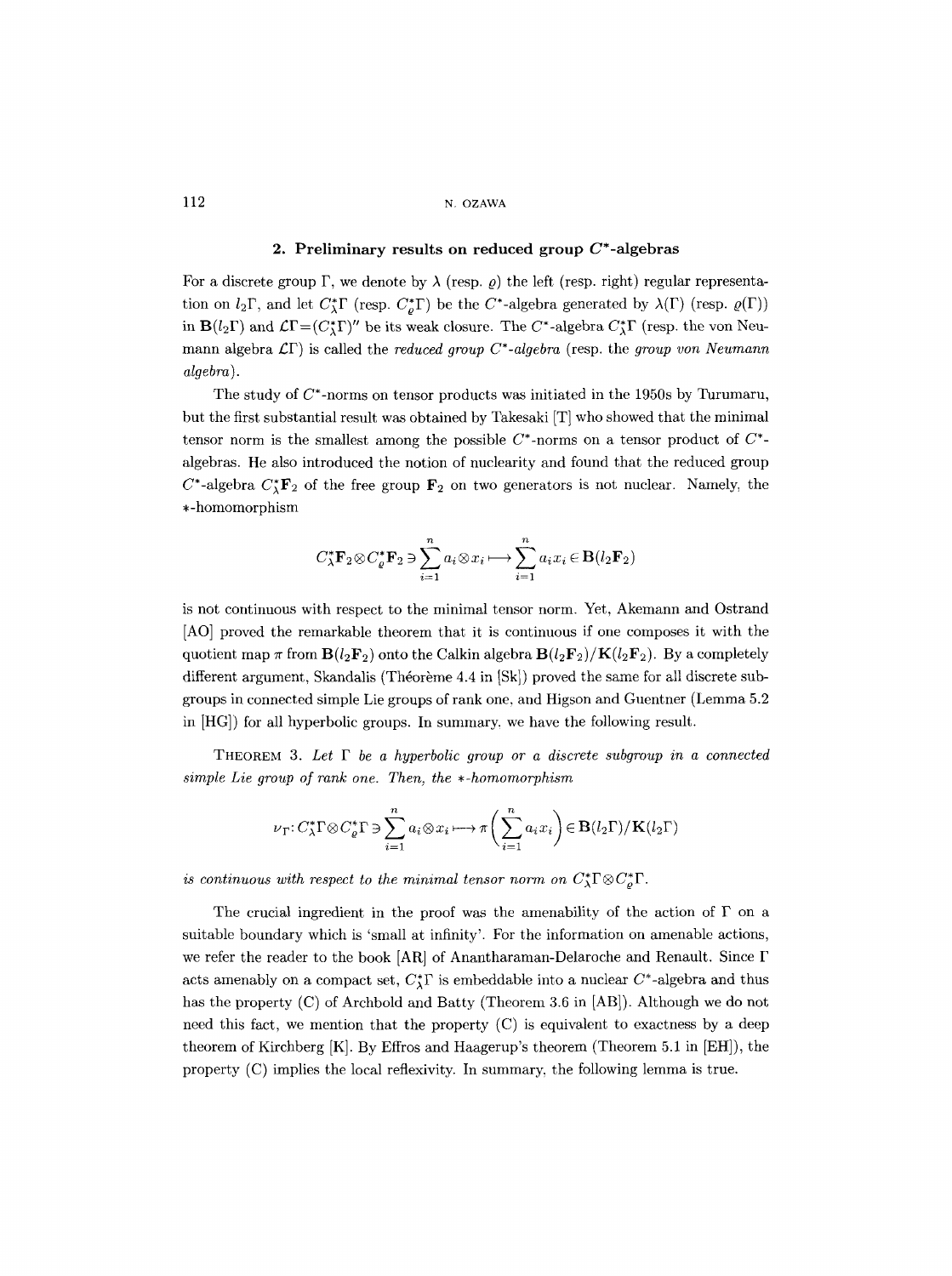LEMMA 4. Let  $\Gamma$  be as above. Then,  $C^*_{\mathcal{I}} \Gamma$  is locally reflexive, i.e., for any finite*dimensional operator system*  $E\subset (C^*_{\bullet}\Gamma)^{**}$ , there is a net of unital completely positive *maps*  $\theta_i: E \to C^*_{\lambda}$  *which converges to*  $\text{id}_E$  *in the point-weak\* topology.* 

### 3. Proof of the theorem

We recall the following principle [Ch]: If  $\Psi: A \rightarrow B$  is a unital completely positive map and its restriction to a  $C^*$ -subalgebra  $A_0 \subset A$  is multiplicative, then we have  $\Psi(axb)$ =  $\Psi(a)\Psi(x)\Psi(b)$  for any  $a, b \in A_0$  and  $x \in A$ .

Let  $\mathcal{N} \subset \mathcal{M}$  be finite von Neumann algebras with a faithful trace  $\tau$  on  $\mathcal{M}$ . Then, there is a normal conditional expectation  $\varepsilon_N$  from M onto N, which is defined by the relation  $\tau(\varepsilon_{\mathcal{N}}(a)x)=\tau(ax)$  for  $a\in\mathcal{M}$  and  $x\in\mathcal{N}$ . This implies that a von Neumann subalgebra of a finite injective von Neumann algebra is again injective. Moreover,  $\varepsilon_N$  is unique in the sense that any trace-preserving conditional expectation from  $\mathcal M$  onto  $\mathcal N$  coincides with  $\varepsilon_N$ . Indeed, for any  $a \in \mathcal{M}$  and  $x \in \mathcal{N}$ , we have

$$
\tau(\varepsilon'(a)x) = \tau(\varepsilon'(ax)) = \tau(ax) = \tau(\varepsilon_N(a)x).
$$

We say that a von Neumann subalgebra  $\mathcal M$  in  $B(\mathcal H)$  satisfies the condition (AO) if there are unital ultraweakly dense  $C^*$ -subalgebras  $B \subset \mathcal{M}$  and  $C \subset \mathcal{M}'$  such that B is locally reflexive and the \*-homomorphism

$$
\nu: B \otimes C \ni \sum_{i=1}^{n} a_i \otimes x_i \longmapsto \pi \bigg(\sum_{i=1}^{n} a_i x_i\bigg) \in \mathbf{B}(\mathcal{H})/\mathbf{K}(\mathcal{H})
$$

is continuous with respect to the minimal tensor norm on  $B \otimes C$ .

We have seen in §2 that the group von Neumann algebra  $\mathcal{L}\Gamma$  satisfies the condition  $(AO)$  whenever  $\Gamma$  is a hyperbolic group or a discrete subgroup in a connected simple Lie group of rank one.

LEMMA 5. Let  $B \subset \mathcal{M}$  and  $C \subset \mathcal{M}'$  be unital ultraweakly dense  $C^*$ -subalgebras with *B locally reflexive, and let*  $N \subset \mathcal{M}$  be a von Neumann subalgebra with a normal conditional expectation  $\varepsilon_N$  onto N. Assume that the unital completely positive map

$$
\Phi_{\mathcal{N}}: B \otimes C \ni \sum_{i=1}^{n} a_i \otimes x_i \longmapsto \sum_{i=1}^{n} \varepsilon_{\mathcal{N}}(a_i) x_i \in \mathbf{B}(\mathcal{H})
$$

*is continuous with respect to the minimal tensor norm on*  $B \otimes C$ *. Then N is injective.* 

*Proof.* Since  $B \otimes_{\min} C \subset \mathbf{B}(\mathcal{H}) \otimes_{\min} C$  and  $\mathbf{B}(\mathcal{H})$  is injective,  $\Phi_{\mathcal{N}}$  extends to a unital completely positive map  $\Psi: \mathbf{B}(\mathcal{H}) \otimes_{\min} C \to \mathbf{B}(\mathcal{H})$ . Then,  $\Psi$  is automatically a C-bimodule map. Put  $\psi(a) = \Psi(a \otimes 1)$  for  $a \in \mathbf{B}(\mathcal{H})$ . Then, for every  $a \in \mathbf{B}(\mathcal{H})$  and  $x \in C$ , we have

$$
x\psi(a) = \Psi(1\otimes x)\Psi(a\otimes 1) = \Psi(a\otimes x) = \Psi(a\otimes 1)\Psi(1\otimes x) = \psi(a)x
$$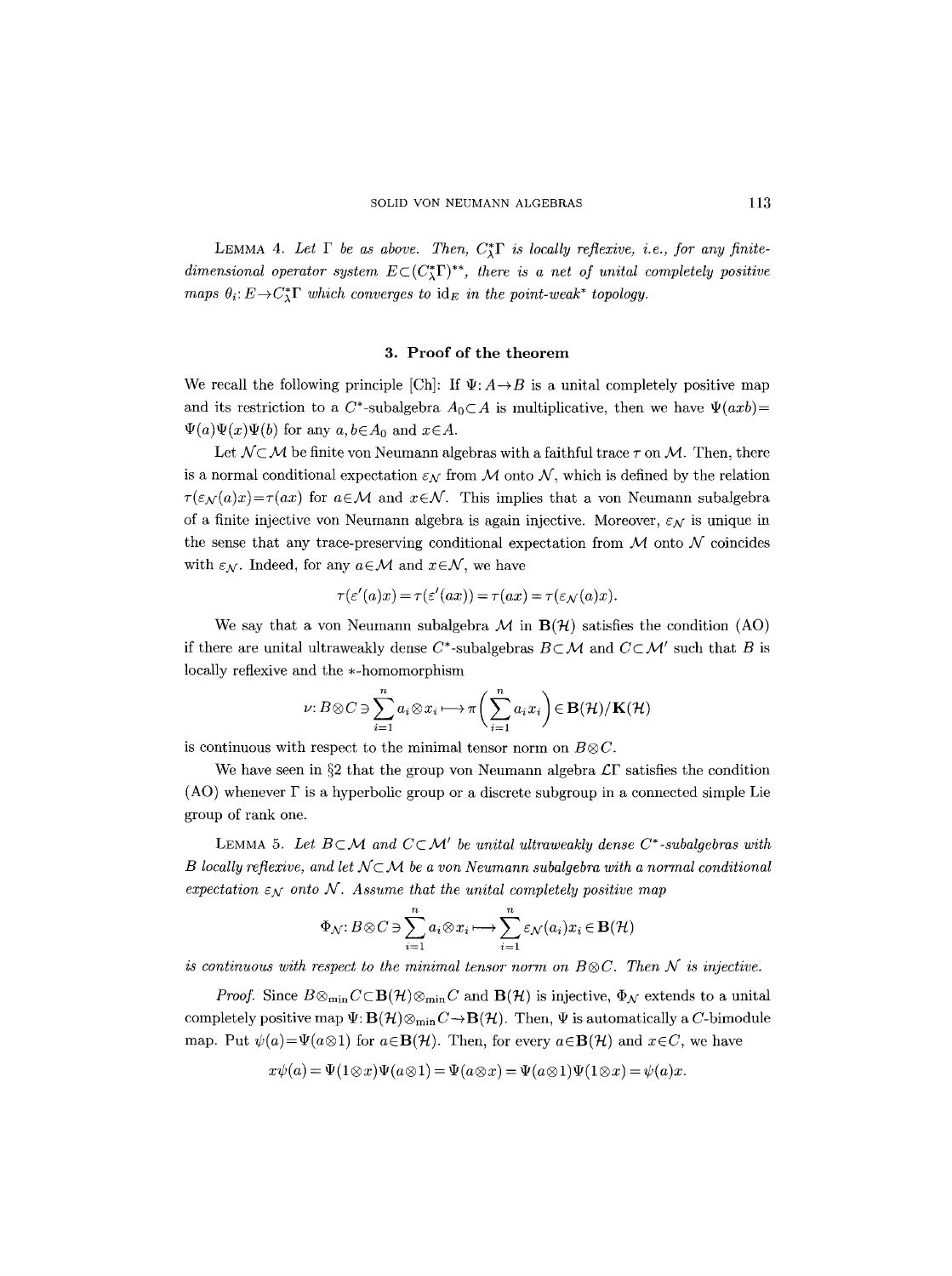114 N. OZAWA

Hence,  $\psi$  maps  $\mathbf{B}(\mathcal{H})$  into  $C'=\mathcal{M}$ . It follows that  $\tilde{\psi}=\varepsilon_N\psi:\mathbf{B}(\mathcal{H})\to\mathcal{N}$  is a unital completely positive map such that  $\tilde{\psi}|_B = \varepsilon_{\mathcal{N}}|_B$ . Let I be the set of all triples  $(\mathcal{E}, \mathcal{F}, \varepsilon)$  where  $\mathcal{E}\subset\mathcal{N}$  and  $\mathcal{F}\subset\mathcal{N}_*$  are finite subsets and  $\epsilon>0$  is arbitrary. The set I is directed by the order relation  $(\mathcal{E}_1, \mathcal{F}_1, \varepsilon_1) \leq (\mathcal{E}_2, \mathcal{F}_2, \varepsilon_2)$  if and only if  $\mathcal{E}_1 \subset \mathcal{E}_2$ ,  $\mathcal{F}_1 \subset \mathcal{F}_2$  and  $\varepsilon_1 \geq \varepsilon_2$ . Let  $i=(\mathcal{E},\mathcal{F},\varepsilon)\in I$  and let  $E\subset \mathcal{N}$  be the finite-dimensional operator system generated by  $\mathcal{E}.$ We note that  $E \subset \mathcal{M}=pB^{**}$  and  $\varepsilon_N^*(\mathcal{F}) \subset \mathcal{M}_* = pB^*$ , where  $p \in B^{**}$  is the central projection supporting the identity representation of B on  $\mathcal{H}$ . Since B is locally reflexive (cf. Lemma 4), there is a unital completely positive map  $\theta_i: E \to B$  such that for  $a \in \mathcal{E}$ and  $f \in \mathcal{F}$ , we have  $|\langle \theta_i(a), \varepsilon^*_{\mathcal{N}}(f) \rangle - \langle a, \varepsilon^*_{\mathcal{N}}(f) \rangle| < \varepsilon$ . Take a unital completely positive extension  $\bar{\theta}_i: \mathbf{B}(\mathcal{H}) \to \mathbf{B}(\mathcal{H})$  of  $\theta_i$ , and let  $\sigma_i = \tilde{\psi} \bar{\theta}_i: \mathbf{B}(\mathcal{H}) \to \mathcal{N}$ . It follows that for  $a \in \mathcal{E}$  and  $f \in \mathcal{F}$ ,

$$
|\langle \sigma_i(a), f\rangle - \langle a, f\rangle| = |\langle \varepsilon_\mathcal{N} \theta_i(a), f\rangle - \langle a, f\rangle| = |\langle \theta_i(a), \varepsilon_\mathcal{N}^*(f)\rangle - \langle a, \varepsilon_\mathcal{N}^*(f)\rangle| < \varepsilon.
$$

Therefore, any cluster point, in the point-ultraweak topology, of the net  $\{\sigma_i\}_{i\in I}$  is a conditional expectation from  $\mathbf{B}(\mathcal{H})$  onto  $\mathcal{N}$ .

We now prove Theorem 1, or more precisely the following result.

THEOREM *6. A finite yon Neumann algebra M satisfying the condition* (AO) *is solid.* 

*Proof.* Let A be a diffuse von Neumann subalgebra in M. Passing to a subalgebra if necessary, we may assume that A is abelian and prove the injectivity of  $N = A' \cap M$ . It suffices to show that  $\Phi_{\mathcal{N}}$  in Lemma 5 is continuous on  $B \otimes_{\min} C$ . Since A is diffuse, it is generated by a unitary  $u \in \mathcal{A}$  such that  $\lim_{k \to \infty} u^k = 0$  ultraweakly. Indeed, every diffuse abelian von Neumann algebra with separable predual is  $\ast$ -isomorphic to  $L^{\infty}[0,1],$ and the unitary element  $u(t)=e^{2\pi i t}\in L^{\infty}[0, 1]$  has the required property (where i here, but not elsewhere, is the imaginary unit). Let  $\Psi_n(a)=n^{-1}\sum_{k=1}^n u^k a u^{-k}$  for  $a\in \mathbf{B}(\mathcal{H})$ , and let  $\Psi: B(\mathcal{H})\to B(\mathcal{H})$  be its cluster point in the point-ultraweak topology. It is not hard to see that  $\Psi|_{\mathcal{M}}$  is a trace-preserving conditional expectation onto N and hence  $\Psi|_{\mathcal{M}}=\varepsilon_{\mathcal{N}}$ . It follows that for any  $\sum_{i=1}^n a_i\otimes x_i\in \mathcal{M}\otimes \mathcal{M}'$ , we have

$$
\Psi\bigg(\sum_{i=1}^n a_i x_i\bigg) = \sum_{i=1}^n \varepsilon_{\mathcal{N}}(a_i) x_i = \Phi_{\mathcal{N}}\bigg(\sum_{i=1}^n a_i \otimes x_i\bigg).
$$

Since  $\lim_{k\to\infty} u^k=0$  ultraweakly, we have  $\mathbf{K}(\mathcal{H})\subset \ker \Psi$ . This implies that  $\Psi=\widetilde{\Psi}\pi$  for some unital completely positive map  $\tilde{\Psi}:B(\mathcal{H})/K(\mathcal{H})\to B(\mathcal{H})$ . Since  $\nu$  in the condition (AO) is continuous on  $B \otimes_{\min} C$ , so is  $\Phi_{\mathcal{N}} = \Psi \nu$ .

The following proposition was communicated to us by Popa [P3]. The author is grateful to him for allowing us to present it here.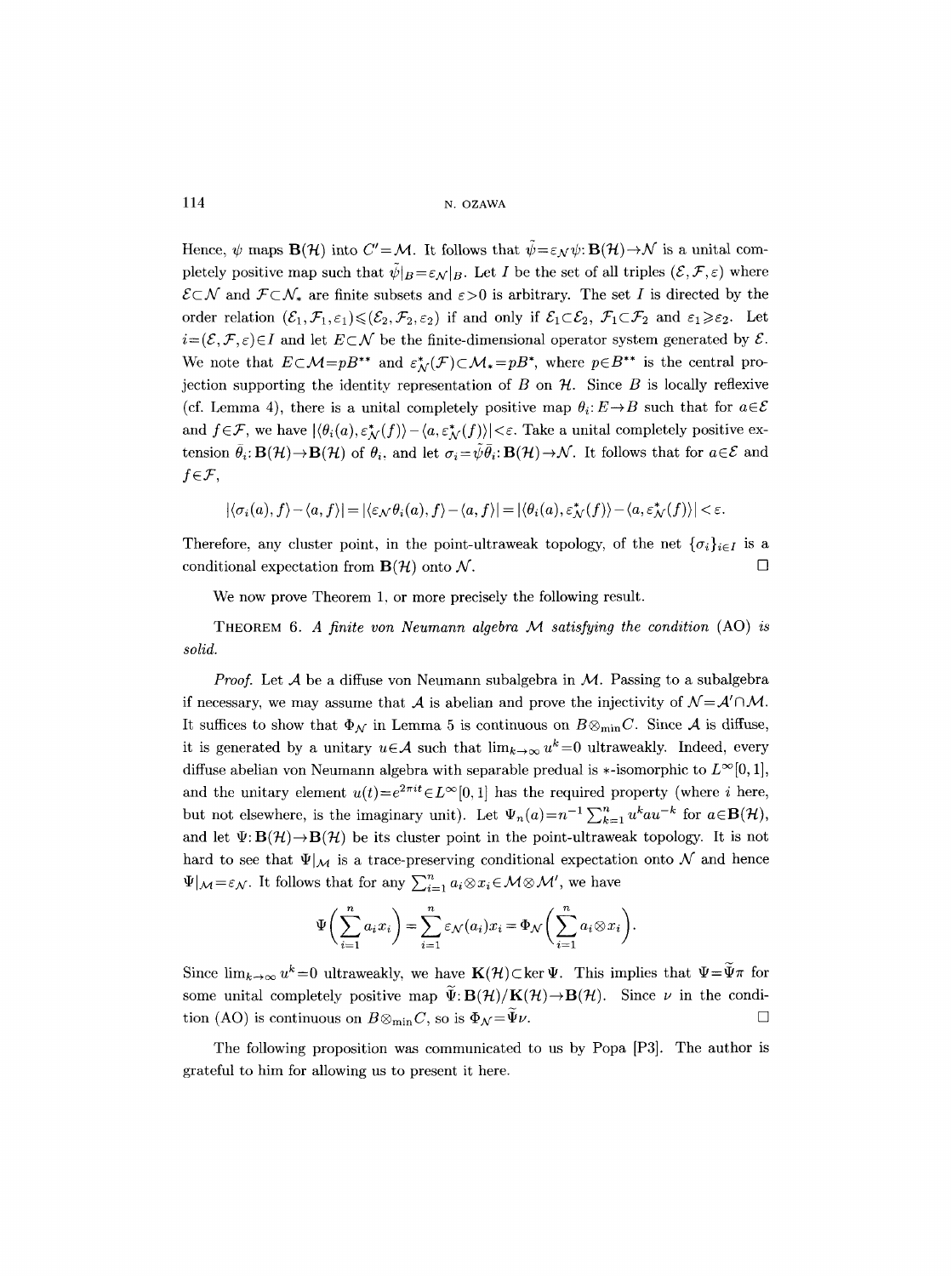PROPOSITION 7. Assume that the type  $\text{II}_1$  factor M (with separable predual) con*tains a non-injective von Neumann subalgebra*  $\mathcal{N}_0$  such that  $\mathcal{N}'_0 \cap \mathcal{M}^\omega$  is a diffuse von *Neumann algebra, where*  $\mathcal{M}^{\omega}$  is an ultrapower algebra of  $\mathcal{M}$ . Then there exists a non*injective von Neumann subalgebra*  $N_1 \subset \mathcal{M}$  such that  $N'_1 \cap \mathcal{M}$  is diffuse.

*Proof.* Replacing it with a subalgebra if necessary, we may assume that the noninjective von Neumann subalgebra  $\mathcal{N}_0$  is generated by a finite set  $\{x_1, x_2, ..., x_m\}$ . By Connes' characterizations of injectivity (Theorem 5.1 in [Co]), it follows that there exists  $\varepsilon > 0$  such that if  $\{x'_1, ..., x'_m\} \subset \mathcal{M}$  are so that  $||x'_i - x_i||_2 \leq \varepsilon$  then  $\{x'_i\}_i$  generates a noninjective von Neumann subalgebra in  $M$ . Indeed, if there existed injective von Neumann algebras  $\mathcal{B}_k \subset \mathcal{M}$  such that  $\lim_k ||x_i - \varepsilon_{\mathcal{B}_k}(x_i)||_2 = 0$  for all *i*, then for any  $\sum_{j=1}^n a_j \otimes y_j \in$  $\mathcal{N}_0 \otimes \mathcal{M}'$ , we would have

$$
\left\| \sum_{j=1}^{n} a_j y_j \right\|_{\mathbf{B}(\mathcal{H})} \leq \liminf_{k \to \infty} \left\| \sum_{j=1}^{n} \varepsilon_{\mathcal{B}_k}(a_j) y_j \right\|_{\mathbf{B}(\mathcal{H})}
$$
  
= 
$$
\liminf_{k \to \infty} \left\| \sum_{j=1}^{n} \varepsilon_{\mathcal{B}_k}(a_j) \otimes y_j \right\|_{\mathcal{B}_k \otimes_{\min} \mathcal{M}'} \leq \left\| \sum_{j=1}^{n} a_j \otimes y_j \right\|_{\mathcal{N}_0 \otimes_{\min} \mathcal{M}'},
$$

which would imply  $C^*(\mathcal{N}_0, \mathcal{M}') \cong \mathcal{N}_0 \otimes_{\min} \mathcal{M}'$  and the injectivity of  $\mathcal{N}_0$  (cf. the proof of Lemma 5).

Since  $\mathcal{N}'_0 \cap \mathcal{M}^\omega$  is diffuse, it follows by induction that there exists a sequence of mutually commuting,  $\tau$ -independent two-dimensional abelian  $*$ -subalgebras  $A_n \subset M$ , with minimal projections of trace  $\frac{1}{2}$ , such that

$$
\|\varepsilon_{\mathcal{A}_{n+1}' \cap \mathcal{M}}(x_i) - x_i\|_2 < \frac{\varepsilon}{2^{n+1}} \quad \text{for all } i.
$$

But if we let  $\mathcal{B}_n = \mathcal{A}_1 \vee \mathcal{A}_2 \vee ... \vee \mathcal{A}_n$  then we also have

$$
\|\varepsilon_{\mathcal{B}'_n\cap\mathcal{M}}(x_i)-\varepsilon_{\mathcal{B}'_n\cap\mathcal{M}}(\varepsilon_{\mathcal{A}'_{n+1}\cap\mathcal{M}}(x_i))\|_2<\frac{\varepsilon}{2^{n+1}}\quad\text{ for all } i.
$$

Since  $\epsilon_{\mathcal{B}'_n\cap\mathcal{M}}\circ\epsilon_{\mathcal{A}'_{n+1}\cap\mathcal{M}}=\epsilon_{\mathcal{B}'_{n+1}\cap\mathcal{M}}$ , if we let  $\mathcal{A}=\bigvee_{n}^{\infty}\mathcal{B}_n$  and take into account that  $\varepsilon_{\mathcal{A}' \cap \mathcal{M}} = \lim_{n \to \infty} \varepsilon_{\mathcal{B}'_n \cap \mathcal{M}}$  (see e.g. [P1]), then by triangle inequalities we get

$$
||x_i - \varepsilon_{\mathcal{A}' \cap \mathcal{M}}(x_i)||_2 \leq \varepsilon \quad \text{for all } i.
$$

Thus, if we take  $\mathcal{N}_1$  to be the von Neumann algebra generated by

$$
x_i' = \varepsilon_{\mathcal{A}' \cap \mathcal{M}}(x_i), \quad 1 \leq i \leq m,
$$

then  $\mathcal{N}_1$  satisfies the required conditions.  $\Box$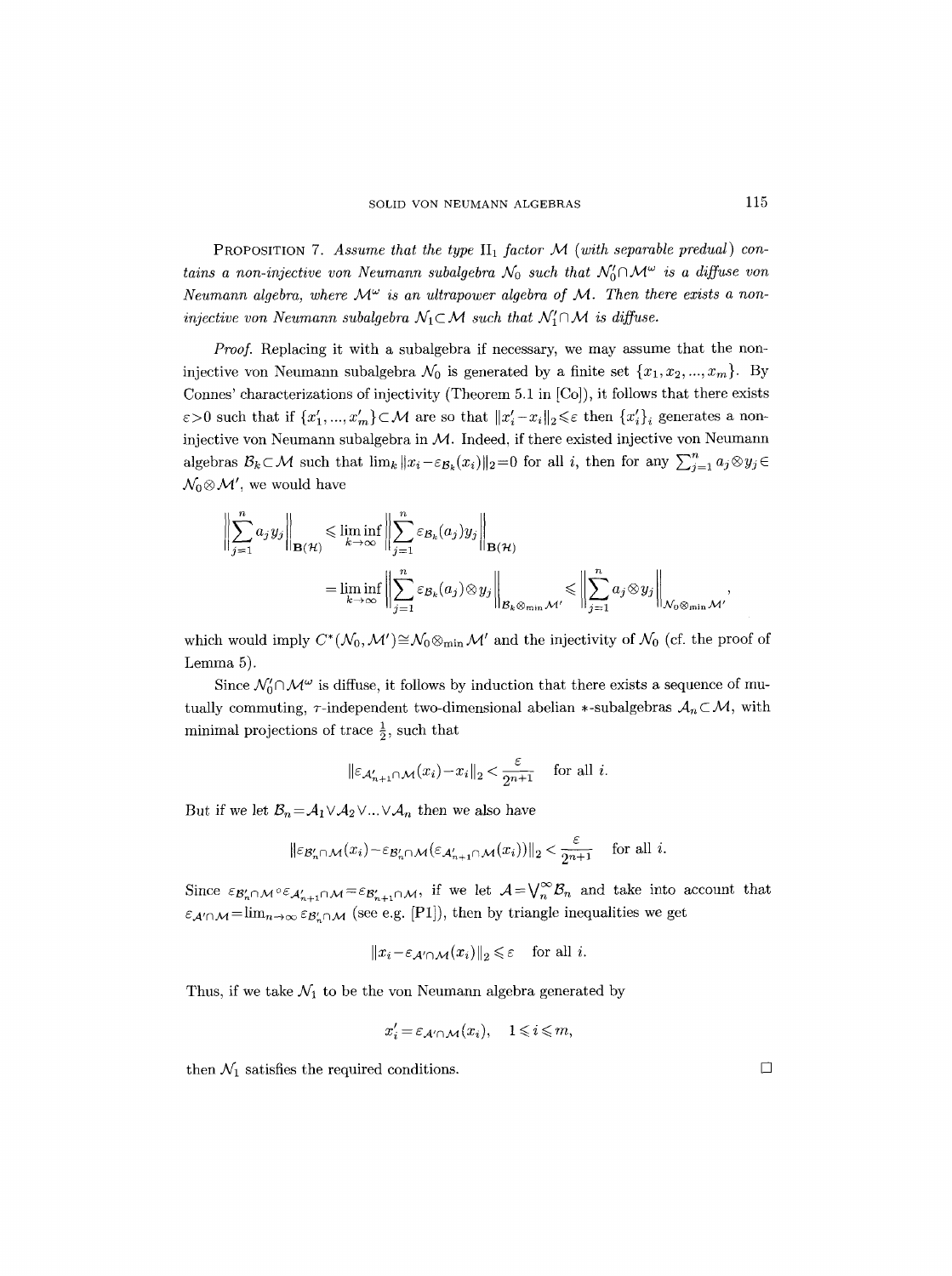116 N. OZAWA

### **4. Remark**

We note the possibility that, for a hyperbolic group  $\Gamma$ , the  $*$ -homomorphism

$$
\mathcal{L}\Gamma \otimes C_{\varrho}^{*}\Gamma \ni \sum_{i=1}^{n} a_{i} \otimes x_{i} \longmapsto \pi \bigg(\sum_{i=1}^{n} a_{i}x_{i}\bigg) \in \mathbf{B}(l_{2}\Gamma)/\mathbf{K}(l_{2}\Gamma)
$$

may be continuous with respect to the minimal tensor norm. If this is the case, then it would follow that a von Neumann subalgebra  $\mathcal{N} \subset \mathcal{L} \Gamma$  is injective if and only if

$$
C^*(\mathcal{N}, C_o^*\Gamma) \cap \mathbf{K}(l_2\Gamma) = \{0\},\
$$

which would reprove our results (modulo Theorem 2.1 in [Co]).

*Acknowledgment.* The author would like to thank Professor Sorin Popa for showing him Proposition 7, and Professor Nigel Higson for providing him with the references [HG] and [Sk]. This research was carried out while the author was visiting the University of California at Los Angeles under the support of the Japanese Society for the Promotion of Science Postdoctoral Fellowships for Research Abroad. He gratefully acknowledges the kind hospitality of the UCLA.

### **References**

- [AO] AKEMANN, C.A. & OSTRAND, P.A., On a tensor product  $C^*$ -algebra associated with the free group on two generators. *J. Math. Soc. Japan*, 27 (1975), 589-599.
- [AR] ANANTHARAMAN-DELAROCHE, C. & RENAULT, J., *Amenable Groupoids*. Monograph. Enseign. Math., 36. L'Enseignement Mathématique, Geneva, 2000.
- [AB] ARCHBOLD, R. J. & BATTY, C. J. K.,  $C^*$ -tensor norms and slice maps. *J. London Math. Soe.,* 22 (1980), 127-138.
- [Ch] CHOI, M.D., A Schwarz inequality for positive linear maps on C\*-algebras. *Illinois J. Math., 18 (1974), 565-574.*
- [Co] CONNES, A., Classification of injective factors. Cases  $II_1$ ,  $II_\infty$ ,  $III_\lambda$ ,  $\lambda \neq 1$ . Ann. of Math.,  $104$  (1976), 73-115.
- [CH] COWLING, M. & HAAGERUP, U., Completely bounded multipliers of the Fourier algebra of a simple Lie group of real rank one. *Invent. Math.*, 96 (1989), 507-549.
- [EH] EFFROS, E. G. & HAAGERUP, U., Lifting problems and local reflexivity for  $C^*$ -algebras. *Duke Math. J.,* 52 (1985), 103-128.
- [G] GE, L., Applications of free entropy to finite von Neumann algebras, II. *Ann. of Math.,*  147 (1998), 143-157.
- [HG] HIGSON, N. &: GUENTNER, E., Group C\*-algebras and K-theory, in *Noncommutative Geometry* (Martina Franca, 2000), pp. 137-251. Lecture Notes in Math., 1831. Springer-Verlag, Berlin, 2003.
- [K] KIRCHBERG, E., On subalgebras of the CAR-algebra. *J. Funet. Anal.,* 129 (1995), 35 63.